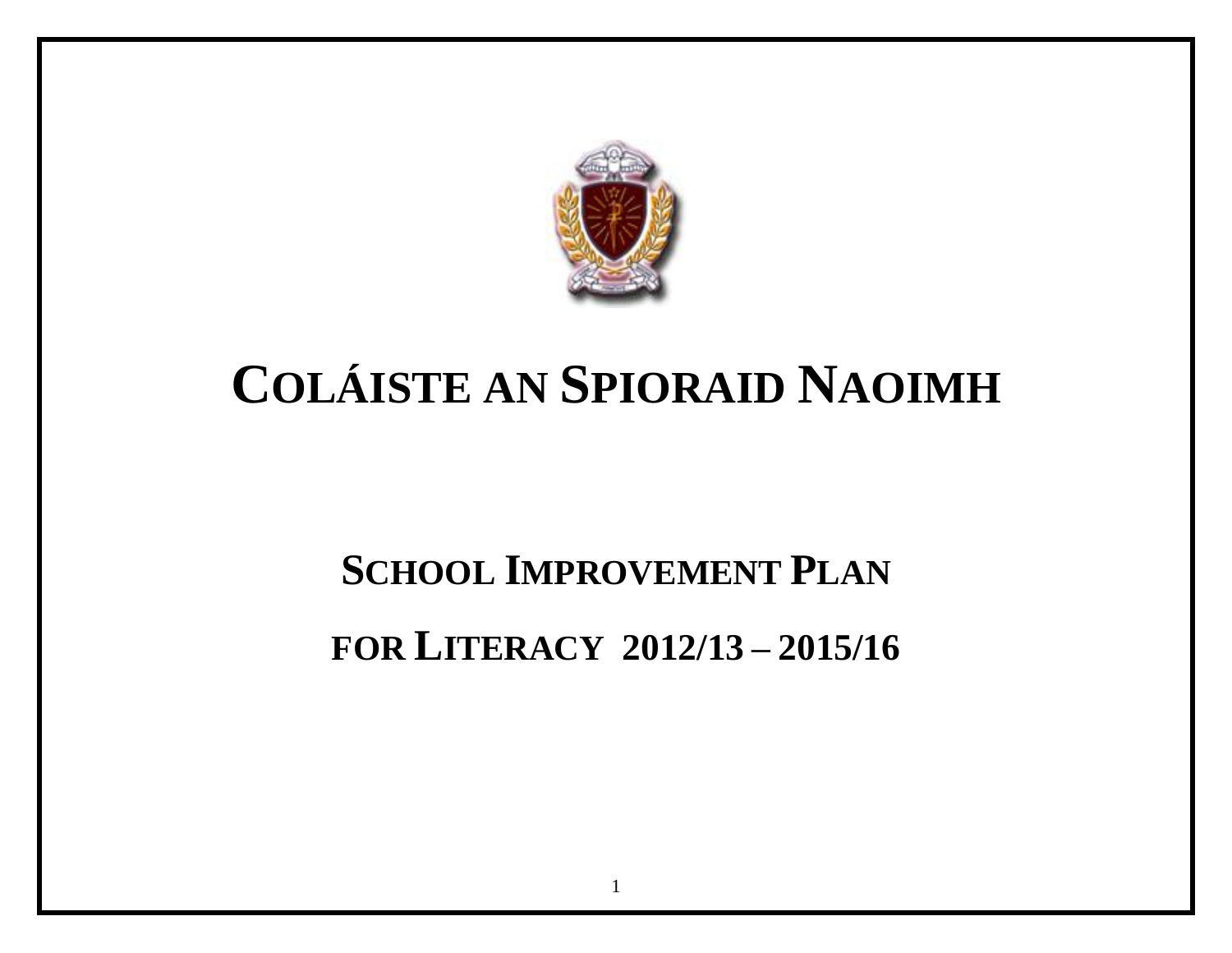#### **COLÁISTE AN SPIORAID NAOIMH SCHOOL IMPROVEMENT PLAN (LITERACY)**

This school improvement plan forms part of Colaiste an Spioraid Naoimh's overall School Self-Evaluation (SSE) programme. The Colaiste an Spioraid Naoimh SSE programme will examine three inter-related aspects of teaching and learning in the school over a four year period running from 2013 to 2017. In the first year of the programme, we have chosen to evaluate literacy in our school. The second strand will evaluate numeracy while the third strand will examine another aspect of teaching and learning yet to be decided. Initial findings and recommendations are based on data gathered over the period from February 2013 to April 2014. The data are presented as appendices at the back of this document.

#### **This School Improvement Plan for Literacy is made up of three sections:**

- A summary of the school's strengths in literacy
- A summary of the areas requiring improvement
- A plan for each area identified as requiring improvement comprising:
	- Improvement targets
	- Action(s) required to meet the target and person(s) responsible
	- Timeframe for action
	- Success criteria/measurable outcomes
	- Review dates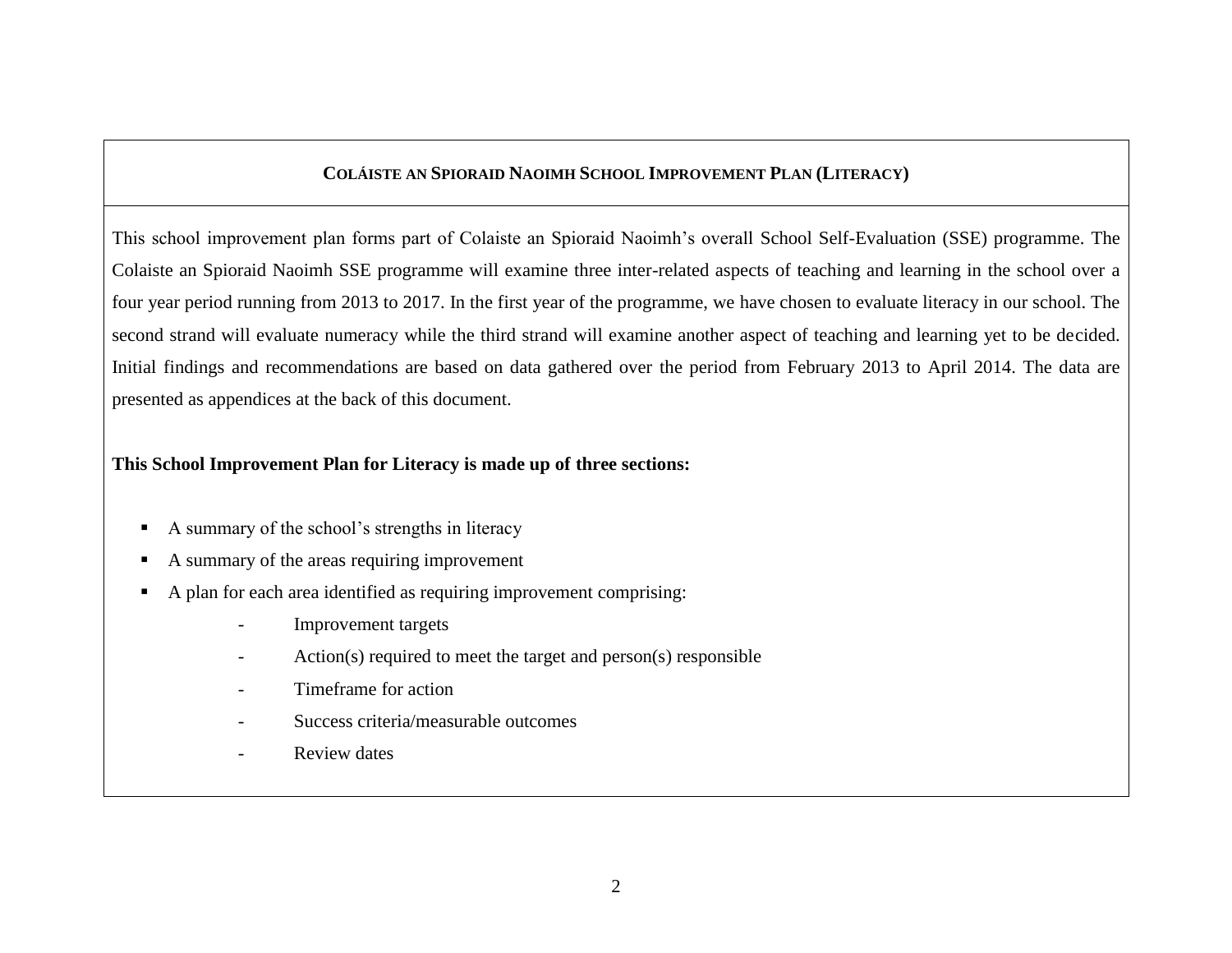# *Summary of main strengths as identified in School Self-Evaluation (SSE) of literacy conducted from February to September 2013:*

### **Reading attainment in 2nd Years was very high with average score being 107.76**

– equivalent to average reading age of above 16 years 8 months (that is, exceeding upper limit of the test)

*Source*: NGRT version 4A

#### **Overwhelming majority of students are self-confident readers**

- only 13% regard reading as 'hard'.

*Source*: CESC Reading Survey of 2<sup>nd</sup> Years

### **Verbal skills attainment was well above national averages**

- Mean Standard Age Score of 106.4 (against national mean of 100)

*Source*: CAT testing of all 1<sup>st</sup> Year students

- **Positive attitudes towards reading as a life skill:**
	- 61% view it as a skill for life
	- 87% describe reading as important

*Source*: CESC Reading Survey of 2<sup>nd</sup> Years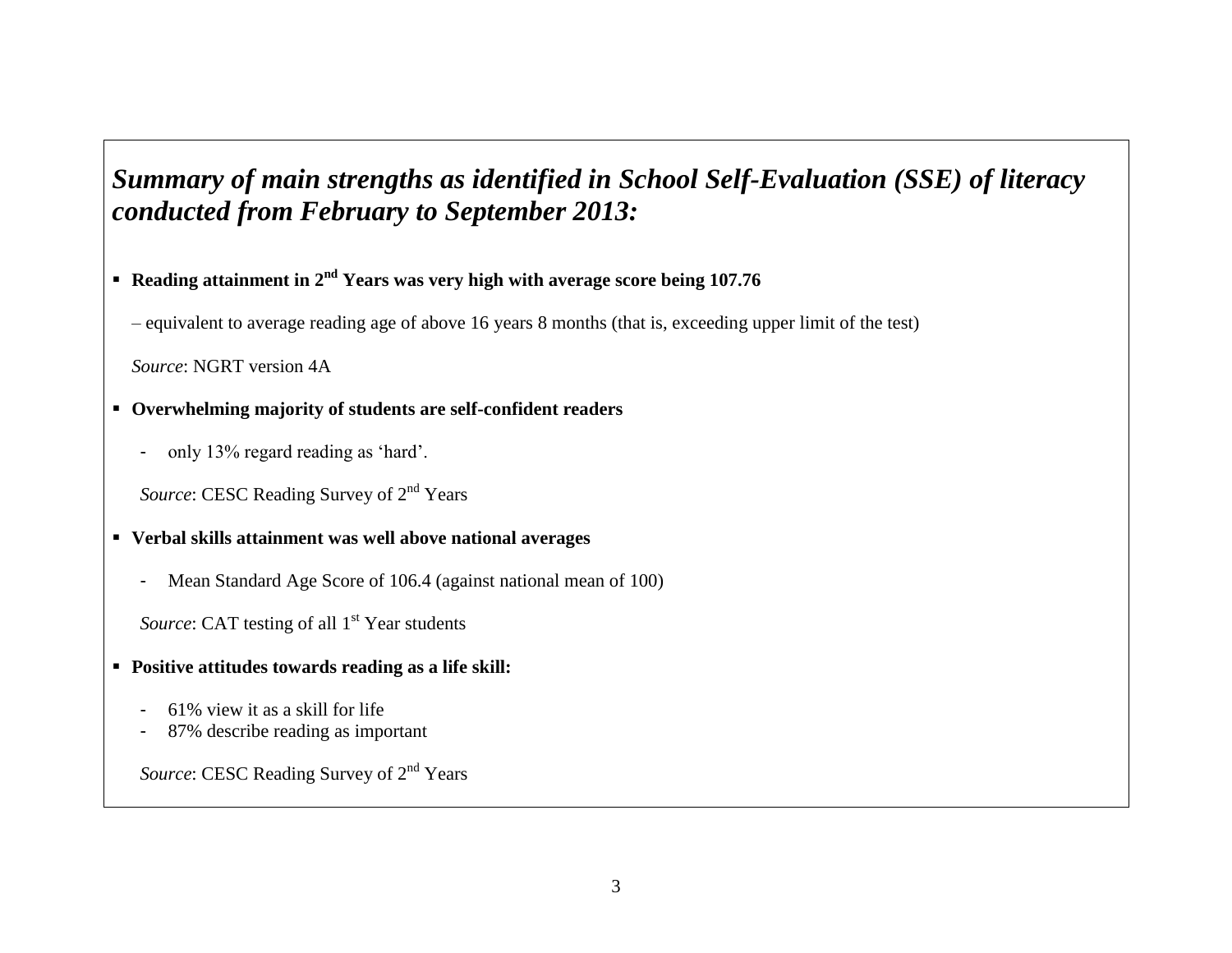#### **Extensive use of reading skills for utilitarian purposes**

- text messages read by 100%;
- websites read by 87%;
- Facebook 78%;
- newspapers 61%;
- email 61%;
- catalogues 48%

*Source*: CESC Reading Survey of 2<sup>nd</sup> Years

#### **Attainment in Junior Cert English examination above national averages:**

- 67% getting an Honours grade (A, B or C) at higher level as against national figure of 55%
- **High proportion of students taking Junior Cert. English at higher level** 
	- 87% taking higher level (as against national figure of 72%)
	- 13% taking ordinary level (as against national figure of 26%)
	- 0% taking foundation level (as against national figure of 3%)

*Source*: Analysis of school's 2012 Junior Cert. exam results

#### **Strong parental support of school's efforts to promote positive attitudes to literacy:**

- 74% of 2<sup>nd</sup> year parents believe that the school promotes positive attitudes to literacy either 'quite well' or 'extremely well'

*Source*: Findings of CSN 2<sup>nd</sup> Year Parents' Literacy Survey (September 2013)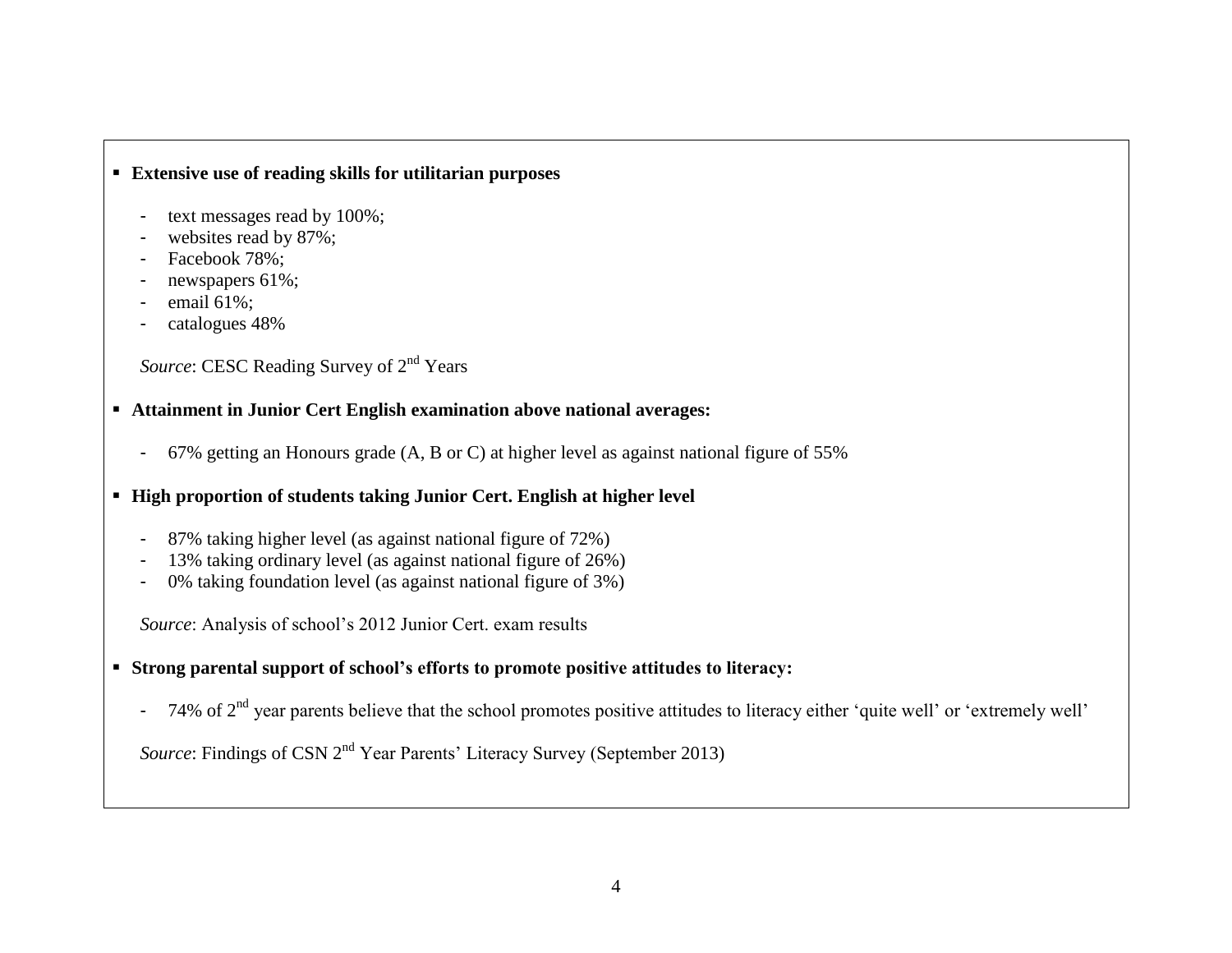# *Summary of main areas requiring improvement as identified in School Self-Evaluation (SSE) of literacy conducted from February to September 2013:*

#### **Negative attitudes towards the school library**

- survey of 2<sup>nd</sup> year class which hadn't been exposed to regular library use indicated that only 22% liked going to the library

Source: CESC Reading Survey of 2<sup>nd</sup> Years

#### **Negative attitudes toward reading for pleasure and towards reading generally:**

- 35% think that reading is boring

Source : CESC Reading Survey of  $2<sup>nd</sup>$  Years

- 33% of parents say that their son 'only reads when he has to and rarely, if ever, for pleasure'
- 50% of parents say that their son 'generally avoids reading' while a further 3% say he 'detests reading'.

*Source*: Findings of CSN 2<sup>nd</sup> Year Parents' Literacy Survey (September 2013)

#### **Little use of reading skills for pleasure**

- fiction read by just 39%; poetry by 26%; factual books by 22%;
- graphic novels by 17%; plays 13%; encyclopaedias by 9%;
- travel books by 9%; audiobooks by 0%

Source: CESC Reading Survey of  $2<sup>nd</sup>$  Years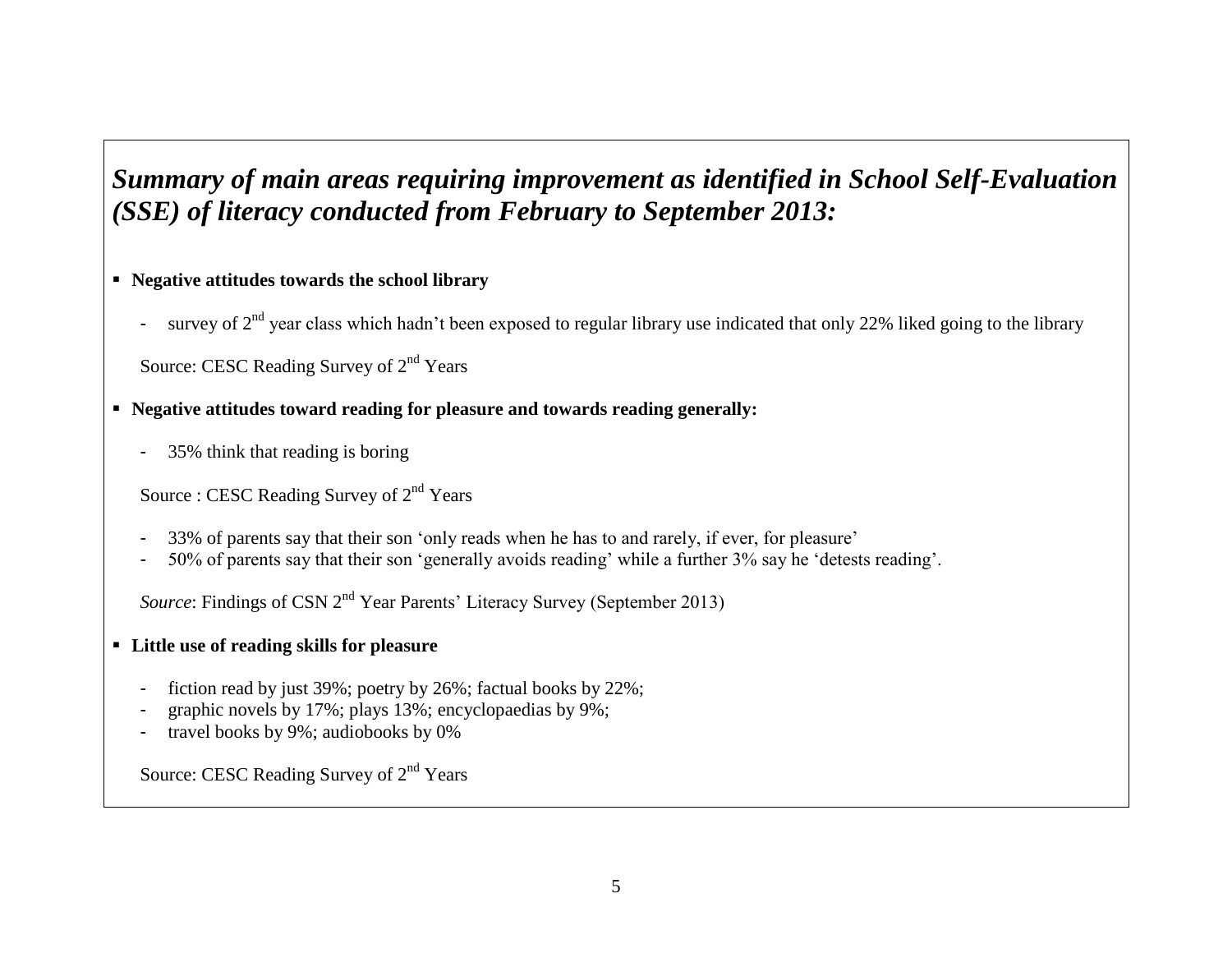#### **Standards of written work (especially the mechanics of writing) not in keeping with the standard of reading attainment**

- Average score on a test of mechanics of writing: 47.1%
- Over a quarter of students failed the test of writing mechanics (26.1%)
- Just 7.9% of second years excelled on the test (ie scored at 70 or above)

Source: The 'GOK' test (an in-house test of Grammar, Spelling, Punctuation and Vocabulary administered to all  $2^{nd}$  Years)

#### **Negative attitudes toward writing for pleasure and towards writing generally:**

- 81% of parents say that their son 'only writes when he has to and rarely, if ever, for pleasure'
- 41% of parents say that their son 'generally avoids writing' while a further 3% say 'he detests writing'

*Source*: Findings of CSN 2<sup>nd</sup> Year Parents' Literacy Survey (September 2013)

#### **Low percentage of students getting the highest grade (A) on Junior Cert. higher level English paper**

- 3% taking scoring an A grade at higher level (as against national figure of 8%)

*Source*: Analysis of school's 2012 Junior Cert. exam results

#### **Relatively low use of Assessment for Learning (AfL) strategies by teachers**

- 42.9% of a list of 20 AfL techniques being used by teachers lessons during previous two weeks

*Source*: Survey of teachers' use of Assessment for Learning techniques (April 2014)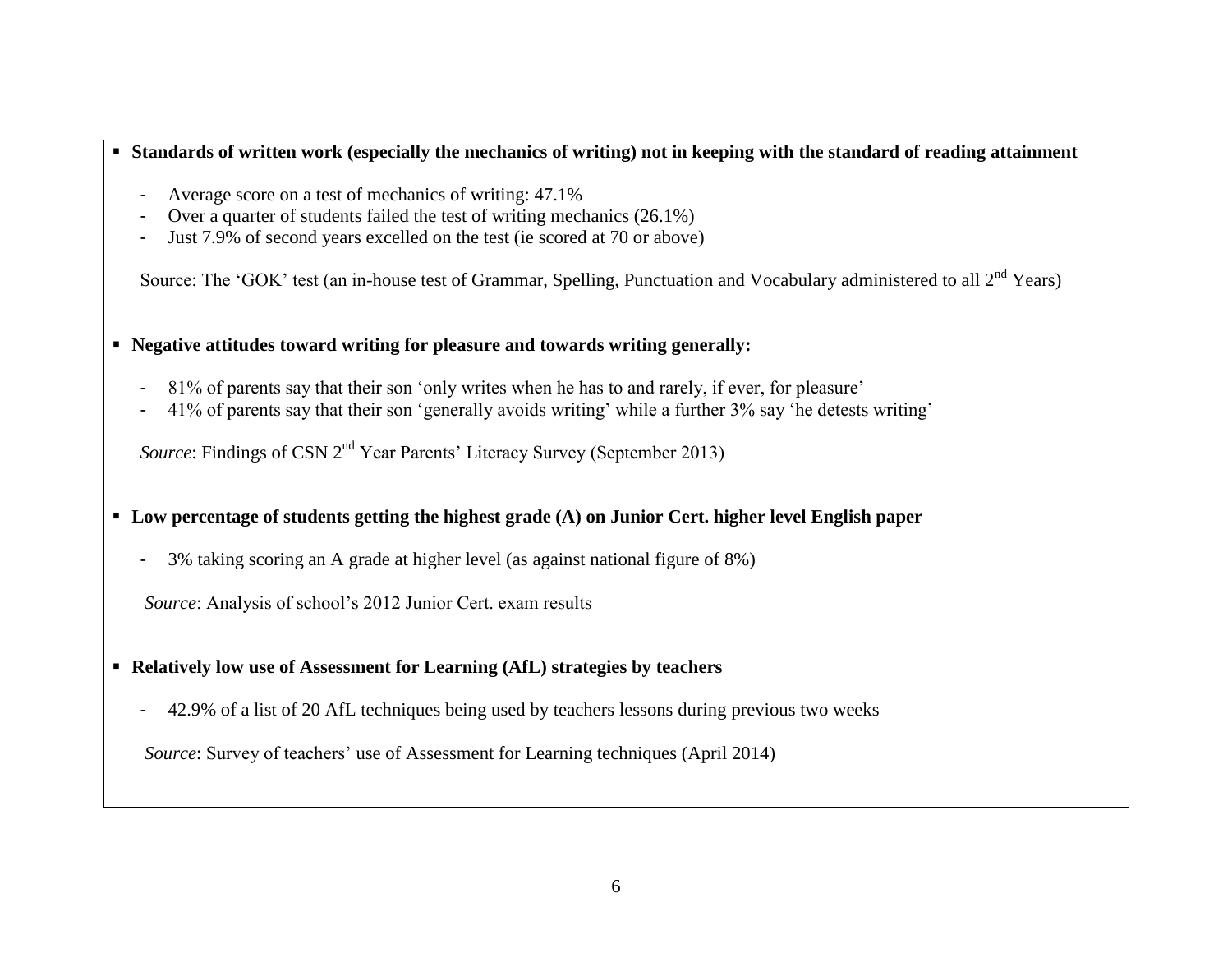# *Action Plans for each area identified as requiring improvement:*

## Area 1 identified as requiring improvement: **Negative attitudes towards the school library**

*Improvement targets:*

To increase the percentage of students who by the end of second year like going to the library from 22% to 35%

| $Action(s)$ required to meet the target                                                                                                                              | $Person(s)$ responsible | Timeframe         |
|----------------------------------------------------------------------------------------------------------------------------------------------------------------------|-------------------------|-------------------|
| The library must become a more inviting place for students to visit.                                                                                                 | librarian/principal     | by June $2014$    |
| Comfortable seating should be purchased to create 'reading corners'                                                                                                  |                         |                   |
| More computers for on-line reading and research and an up-to-date                                                                                                    | librarian/principal     | by September 2013 |
| computer-based cataloguing system should be installed to modernise the                                                                                               |                         |                   |
| library and dispel the image students may have of a library being a drab                                                                                             |                         |                   |
| joyless place                                                                                                                                                        |                         |                   |
| Old books that are never likely to be read should be removed                                                                                                         | librarian               | by September 2013 |
| More age appropriate range of books must be purchased (junior fiction in<br>particular must be improved with greater numbers of books written by<br>popular authors) | librarian               | ongoing           |
| Displays of students' work and reading-orientated posters should be hung                                                                                             | librarian               | ongoing           |
| on the walls                                                                                                                                                         |                         |                   |
| Plants should be purchased                                                                                                                                           | librarian/principal     | by November 2013  |
| Events such as author readings should be organised periodically                                                                                                      | librarian               | ongoing           |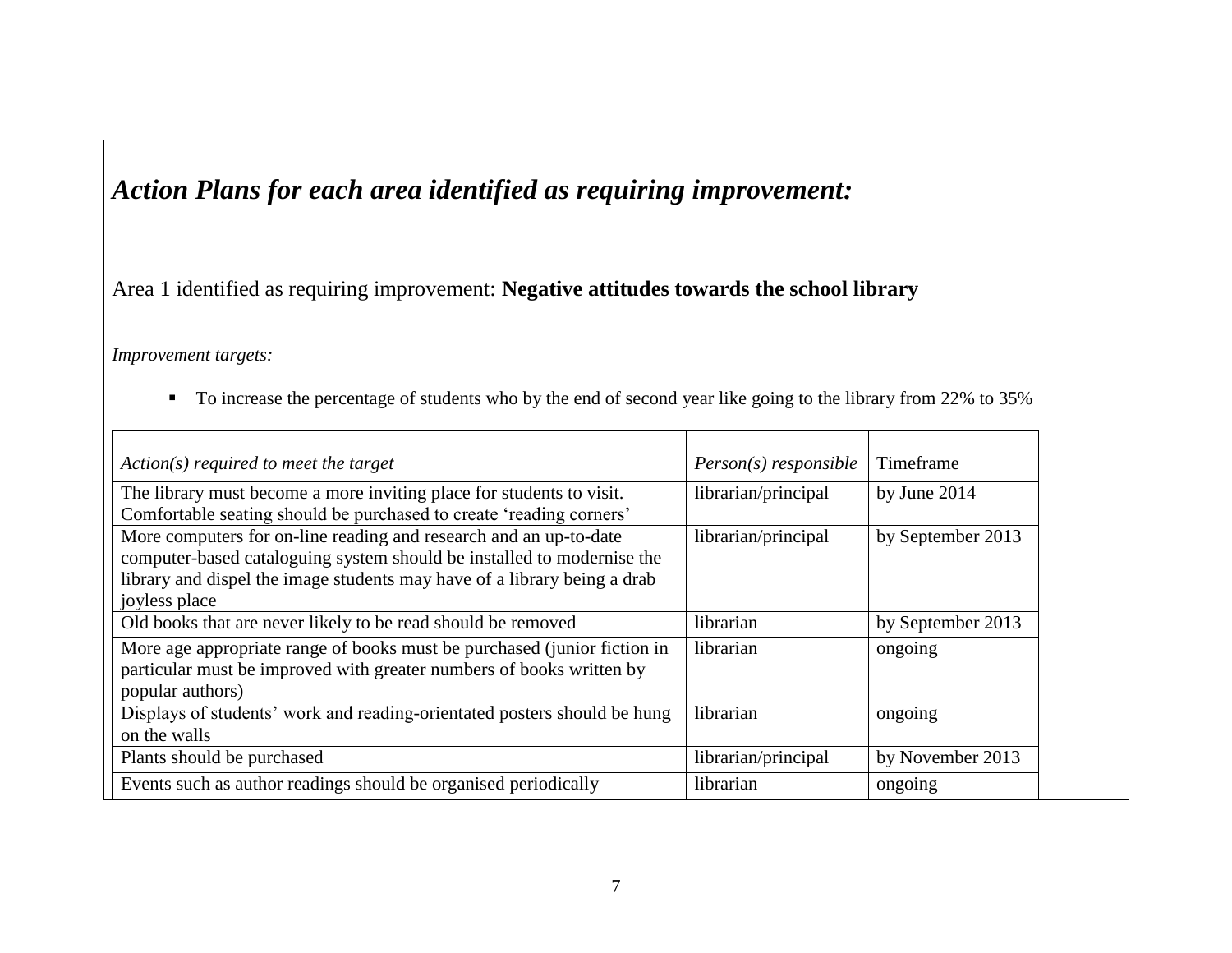| Creative writing and poetry competitions should be organised from time | librarian/English      | ongoing  |  |
|------------------------------------------------------------------------|------------------------|----------|--|
| to time                                                                | teachers               |          |  |
| Library should become focal point of Reading Week                      | librarian/English      | annually |  |
|                                                                        | teachers/ all teachers |          |  |

- Each of the actions listed above will have been completed
- The percentage of students who by the end of second year like going to the library will have increased from 22% to 35% by the end of the 2015-16 school year

- During last term of each school year
- Final review during last term in 2015-16 school year.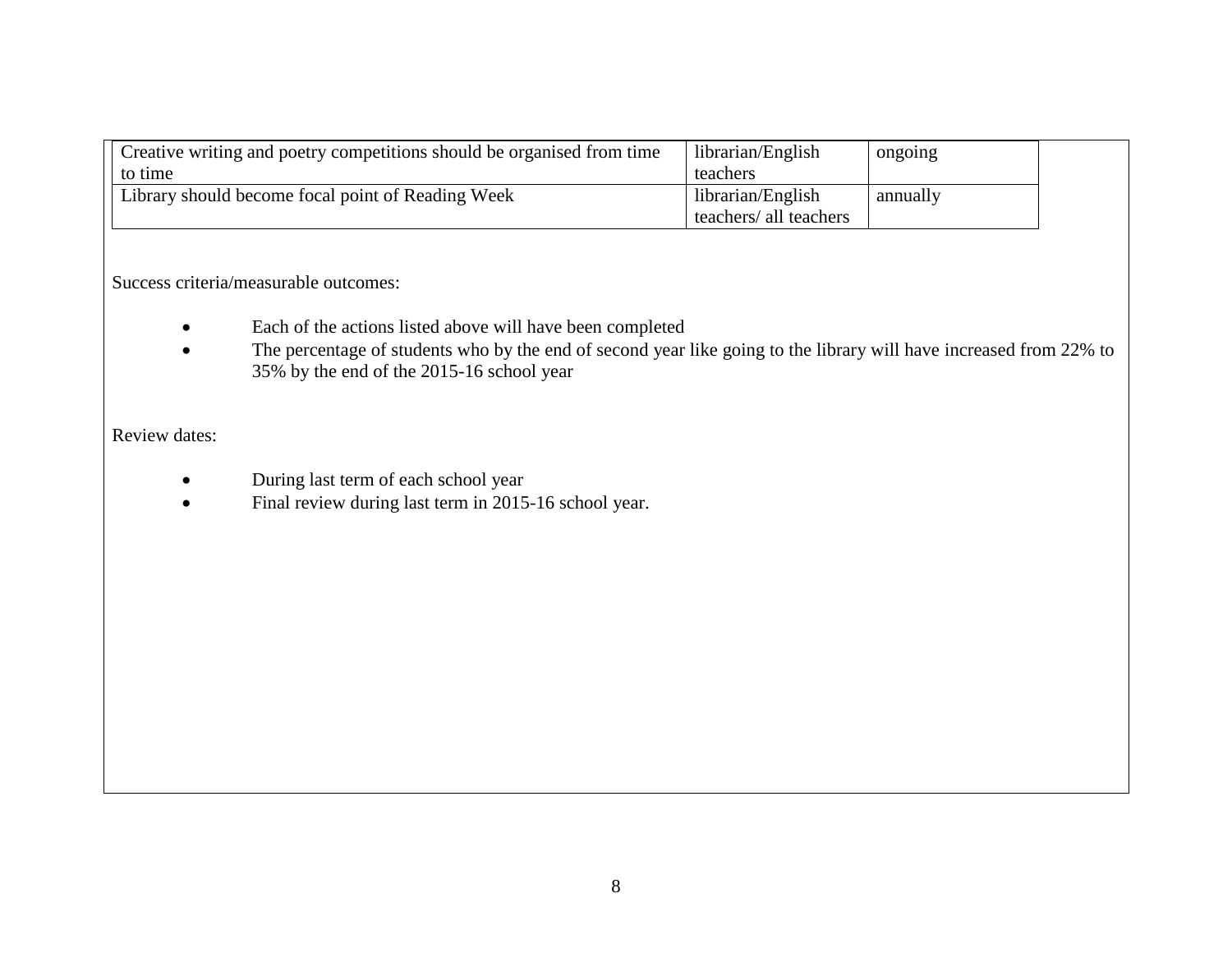# Area 2 identified as requiring improvement: **Negative attitudes towards reading for pleasure**

#### *Improvement targets:*

To decrease the percentage of students who think that reading is boring from 35% to 25%

#### *Action required to meet the target:*

| Action(s) required to meet the target                                                                                                                                                                                                                                                                               | $Person(s)$ responsible                                     | Timeframe         |
|---------------------------------------------------------------------------------------------------------------------------------------------------------------------------------------------------------------------------------------------------------------------------------------------------------------------|-------------------------------------------------------------|-------------------|
| Ensure that the library becomes an attractive place to visit (see action plan)<br>for library above)                                                                                                                                                                                                                | librarian                                                   | by June $2014$    |
| Old books that are never likely to be read should be removed                                                                                                                                                                                                                                                        | librarian                                                   | by September 2013 |
| More age appropriate range of books must be purchased (junior fiction in<br>particular must be improved with greater numbers of books written by<br>popular authors)                                                                                                                                                | librarian                                                   | ongoing           |
| Provide copies of age-appropriate graphic novels and magazines/journals<br>relating to sport, music and other topics of interest to male teenagers                                                                                                                                                                  | librarian                                                   | ongoing           |
| Provide a more 'literacy rich' school environment through the provision<br>of daily newspaper notice-board in cafeteria, through the provision of<br>literacy-themed posters on corridors and in classrooms, through increased<br>use of students' written work on display boards on corridors and in<br>classrooms | principal, deputy-<br>principal, all teachers,<br>librarian | ongoing           |
| Organisation of an annual Reading Week                                                                                                                                                                                                                                                                              | librarian, English<br>teachers, all teachers                | annually          |
| Organising reading-themed fun events such as the existing Readathon<br>event                                                                                                                                                                                                                                        | $1st$ and $2nd$ Year class<br>teachers                      | ongoing           |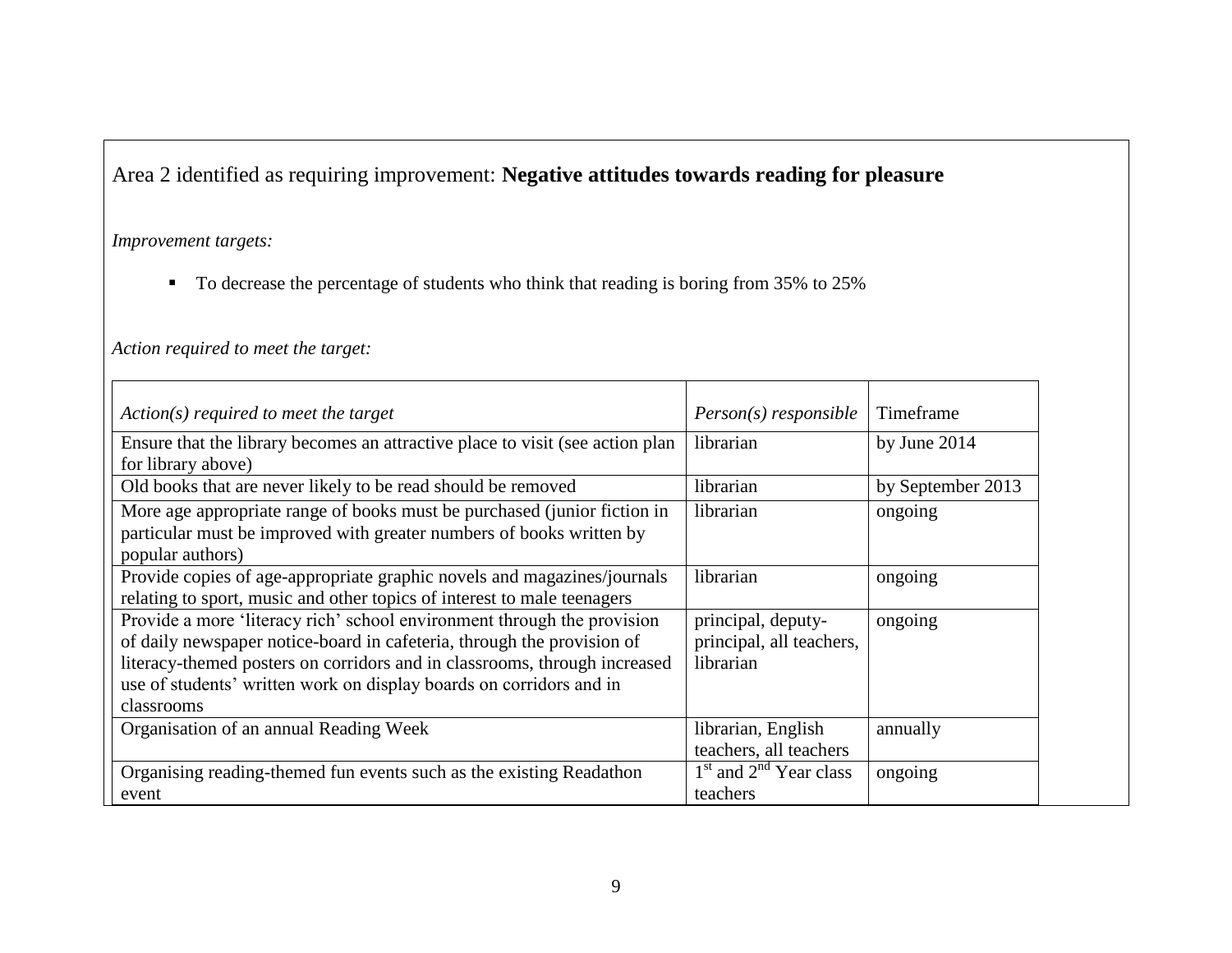| Encourage subject teachers to begin to put together mini-libraries in their | all subject teachers | ongoing |  |
|-----------------------------------------------------------------------------|----------------------|---------|--|
| own classrooms which would also include some 'non-technical' or other       |                      |         |  |
| 'light' reading material relevant to the subject                            |                      |         |  |

- Each of the actions listed above will have been completed
- The percentage of students who think that reading is boring will have decreased from 35% to 25% by the end of the 2015-16 school year

- During last term of each school year
- Final review during last term in 2015-16 school year.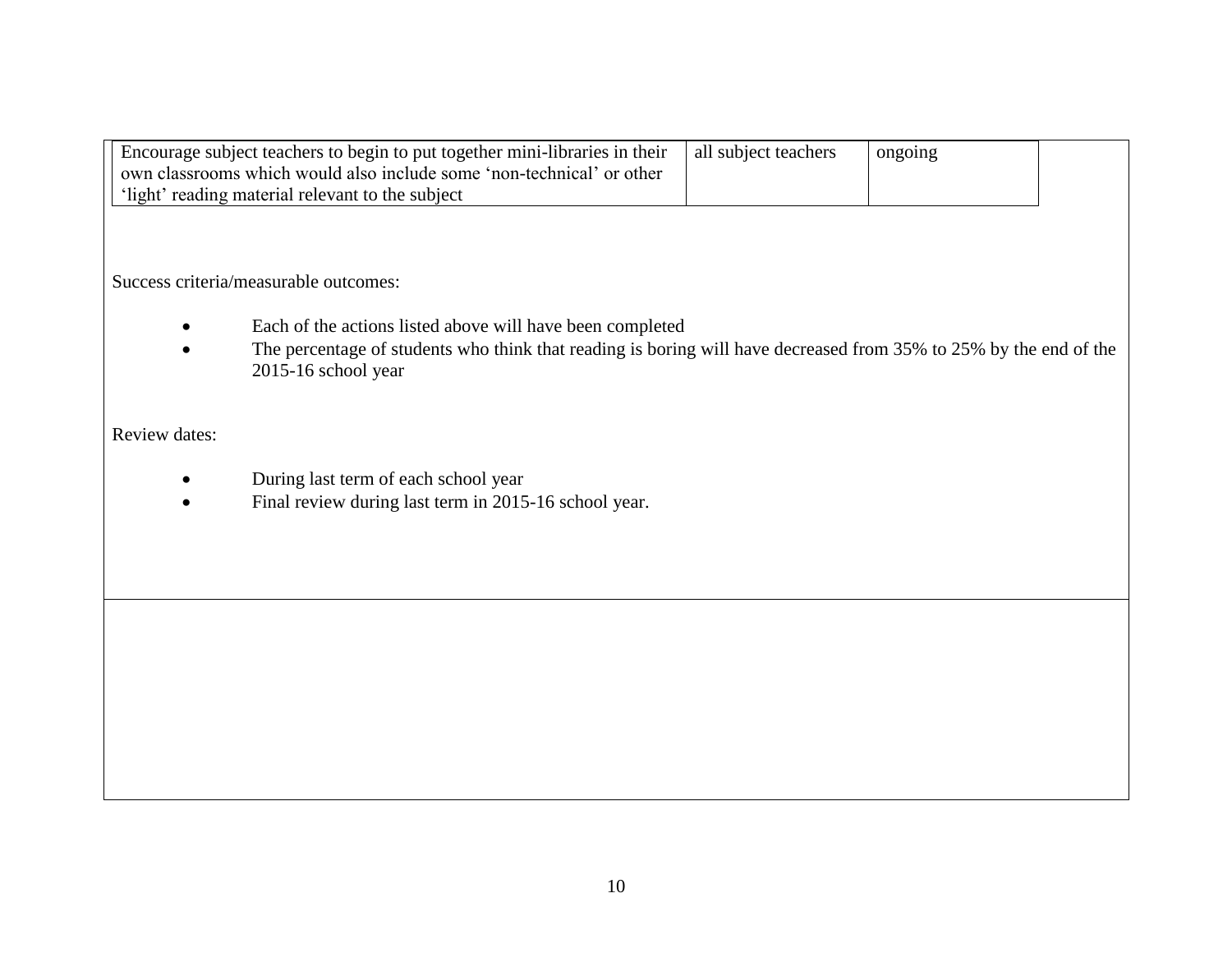## Area 3 identified as requiring improvement: **Little use of reading skills for pleasure**

#### *Improvement targets:*

To increase the percentage of students who by the end of second year regularly read fiction for pleasure from 39% to 50%

| $Action(s)$ required to meet the target                                         | $Person(s)$ responsible | Timeframe      |
|---------------------------------------------------------------------------------|-------------------------|----------------|
| The library must provide a greater range of junior fiction through              | librarian/principal     | by June $2014$ |
| purchasing of new books and through setting up book donation initiatives        |                         |                |
| through the CSN Parents' Association                                            |                         |                |
| All $1st$ and $2nd$ Year English classes to visit the library at least once per | English teachers        | from November  |
| fortnight                                                                       |                         | 2013 onwards   |
| All $1st$ and $2nd$ Year students to be required to have a book out on loan     | English teachers        | from November  |
| from the school library at all times                                            |                         | 2013 onwards   |
| Time for quiet reading to be provided in $1st$ and $2nd$ Year English classes   | English teachers        | from November  |
| twice a week for fifteen minutes                                                |                         | 2013 onwards   |
| Organisation of an annual Reading Week                                          | librarian, English      | annually       |
|                                                                                 | teachers, all teachers  |                |

Success criteria/measurable outcomes:

- Each of the actions listed above will have been completed
- The percentage of students who by the end of second year regularly read fiction for pleasure will have increased from 39% to 50% by the end of the 2015-16 school year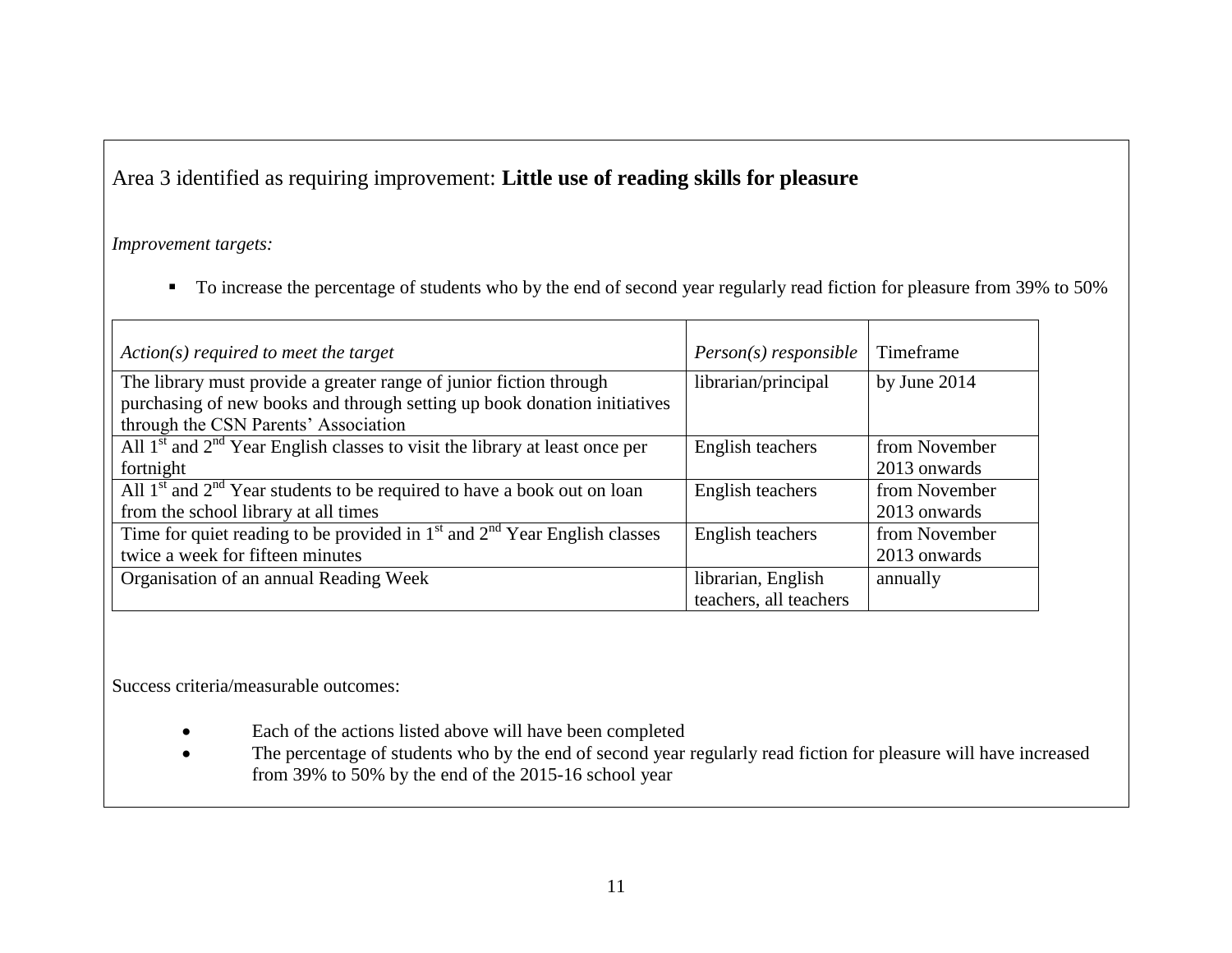- During last term of each school year
- Final review during last term in 2015-16 school year.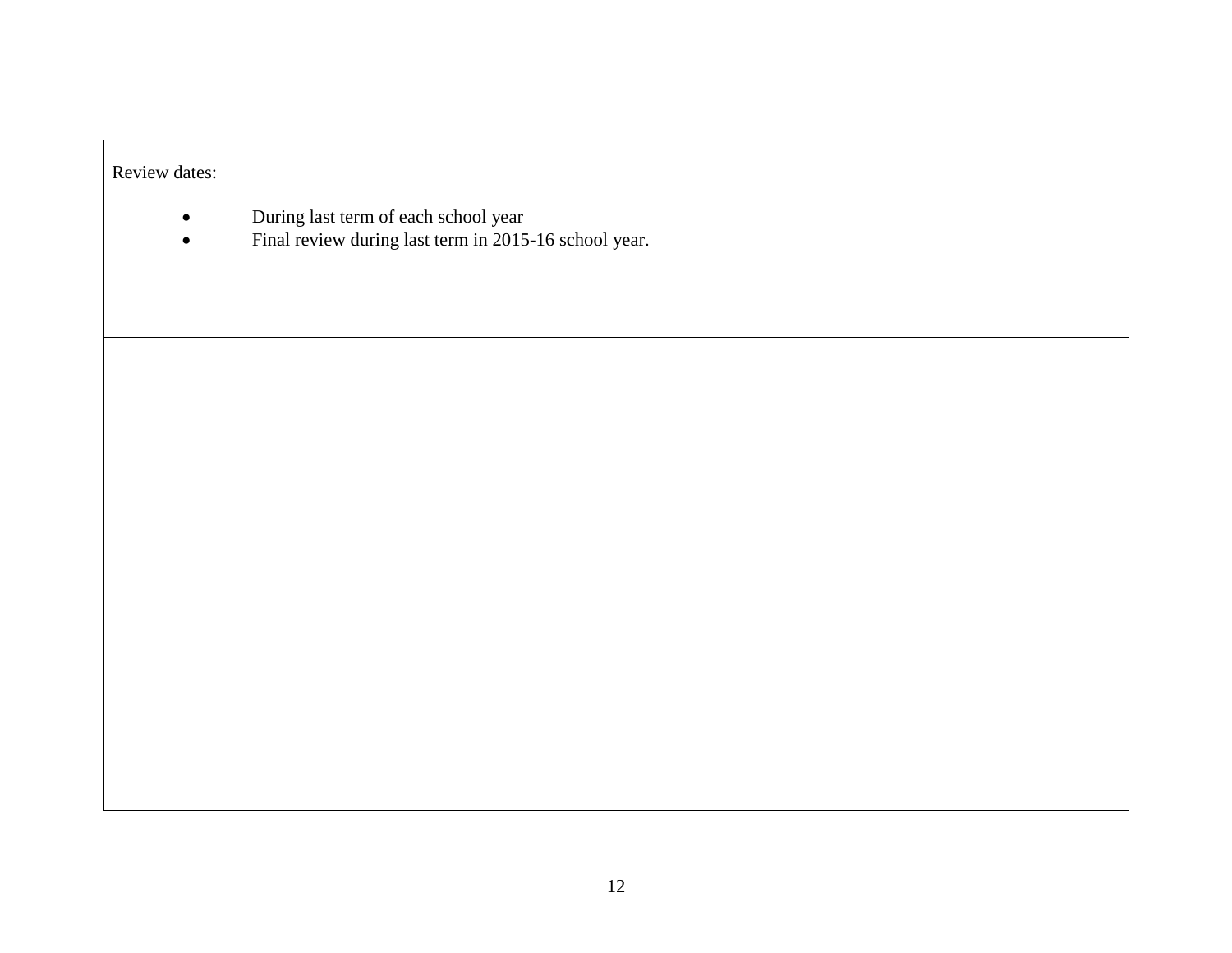## Area 4 identified as requiring improvement: **standards of written work (especially the mechanics of writing) not in keeping with the standard of reading attainment**

#### *Improvement targets:*

- To increase the average score on the 'GOK' test of writing mechanics from 47.1% to 55%
- $\blacksquare$  To reduce the percentage failing the 'GOK' test of writing mechanics from 26.1% to 15%
- To increase the percentage excelling (scoring above 70%) on the 'GOK' test of writing mechanics from 7.9% to 10%

The 'GOK' test (an in-house test of Grammar, Spelling, Punctuation and Vocabulary) to be administered annually at the end of 2<sup>nd</sup> year.

| $Action(s)$ required to meet the target                                       | $Person(s)$ responsible | Timeframe      |
|-------------------------------------------------------------------------------|-------------------------|----------------|
| The OLAM Assessment for Learning (AfL) strategy to be implemented             | all subject teachers    | from September |
| for all formally assessed written work in all $1st$ and $2nd$ Year classes    |                         | 2013 onwards   |
| All $1st$ and $2nd$ Year students to be given regular written work (including | all subject teachers    | from September |
| homework) in all subjects                                                     |                         | 2013 onwards   |
| All subject teachers to correct aspects of written work using recognised      | all subject teachers    | from November  |
| AfL techniques (such as peer correction, use of mechanics checklists etc)     |                         | 2013 onwards   |
| English teachers to ensure that opportunities for writing are provided in     | English teachers        | from November  |
| almost all lessons                                                            |                         | 2013 onwards   |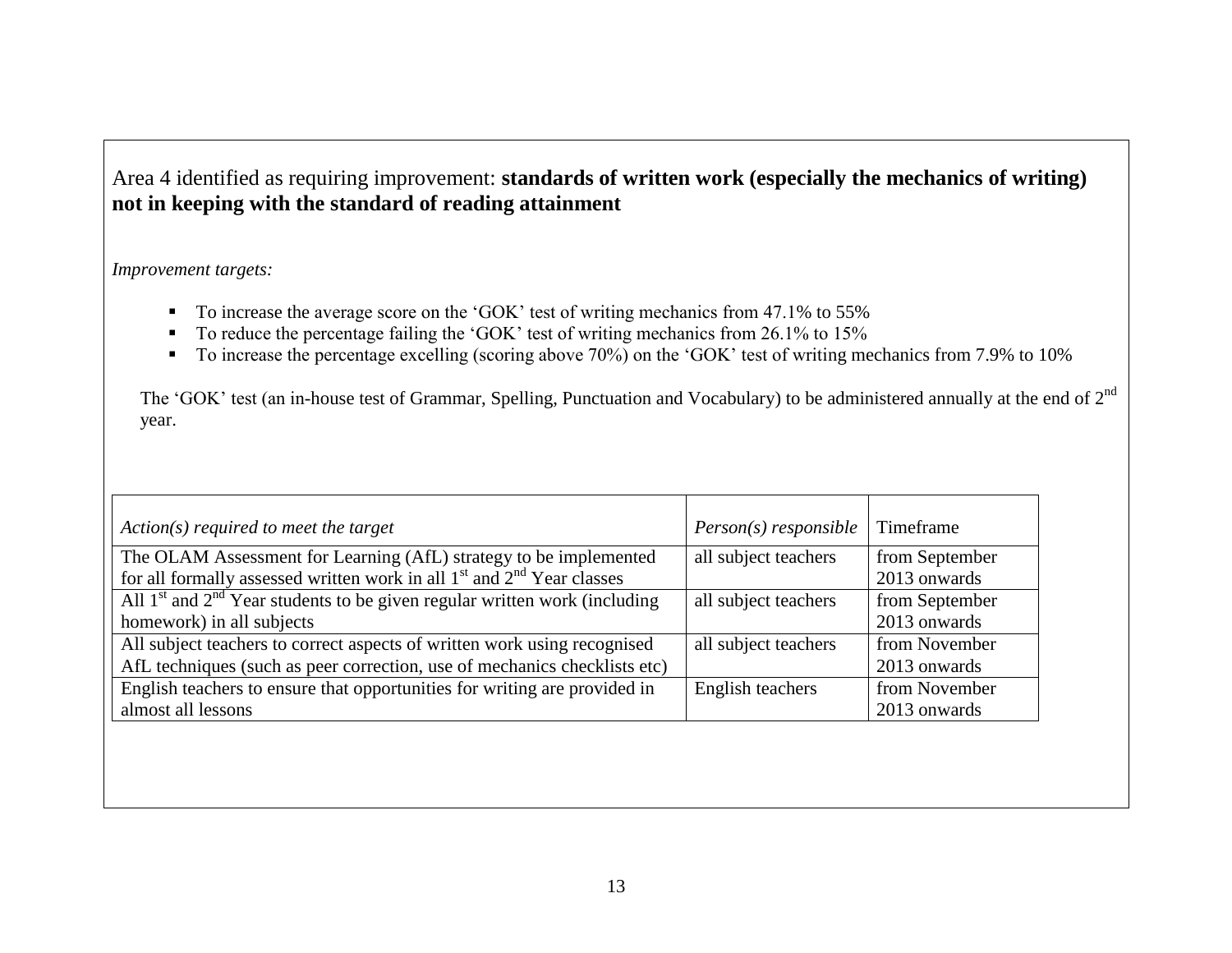- Each of the actions listed above will have been completed
- The average score on the 'GOK' test of writing mechanics as administered at the end of  $2<sup>nd</sup>$  year will have risen from 47.1% to 55% by the end of the 2015-16 school year
- The percentage of students who by the end of second year fail the 'GOK' test will have decreased from 26.1% to 15% by the end of the 2015-16 school year
- The percentage of students excelling on the 'GOK' test will have increased from 7.9% to 10% by the end of the 2015-16 school year

- During last term of each school year
- Final review during last term in 2015-16 school year.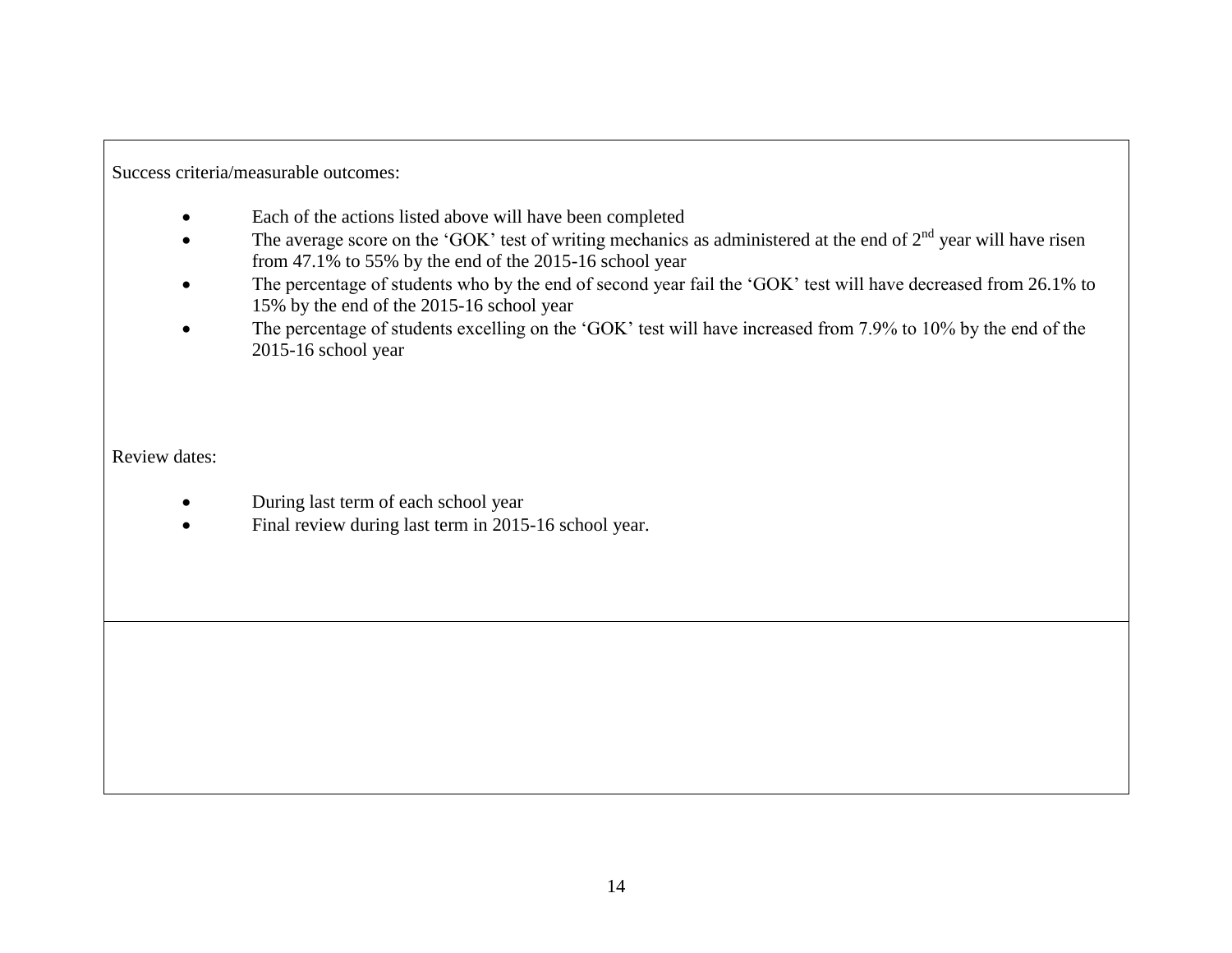# Area 5 identified as requiring improvement: **negative attitudes toward writing for pleasure and towards writing generally**

#### *Improvement targets:*

 To reduce the percentage of parents who say that their son 'only writes when he has to and rarely, if ever, for pleasure' from 81% to 70%

| Action(s) required to meet the target                                                                                                                                                                                                                                                                                              | $Person(s)$ responsible                                                                                                                                                | Timeframe                      |
|------------------------------------------------------------------------------------------------------------------------------------------------------------------------------------------------------------------------------------------------------------------------------------------------------------------------------------|------------------------------------------------------------------------------------------------------------------------------------------------------------------------|--------------------------------|
| To provide opportunities for $1st$ and $2nd$ year students to engage in<br>creative/informal/fun writing activities – such as:<br>Cloud of Think – the school's creative writing magazine which is<br>published both in hard copy and on-line<br>Spiorad Signals – the school's newsletter which is usually published each<br>term | all teachers who are<br>engaged in writing-<br>based activities (most<br>especially Cloud of<br>Think (Mr Cooney)<br>and Spiorad Signals<br>(Ms Moriarty/Mr<br>Malone) | from September<br>2013 onwards |
| $1st$ and $2nd$ Year students to be provided with regular opportunities to<br>engage in fun and creative writing activities during lessons such as<br>crosswords, word games, nonsense poetry, whacky writing, anagrams,<br>cloze tests, sequencing exercises, writing instructions, humorous writing<br>(jokes, anecdotes) etc    | all teachers but most<br>especially English<br>teachers                                                                                                                | from September<br>2013 onwards |
| Students to be provided with a writing wall to allow their creative writing<br>to be read by other students                                                                                                                                                                                                                        | Mr Cooney                                                                                                                                                              | from November<br>2013 onwards  |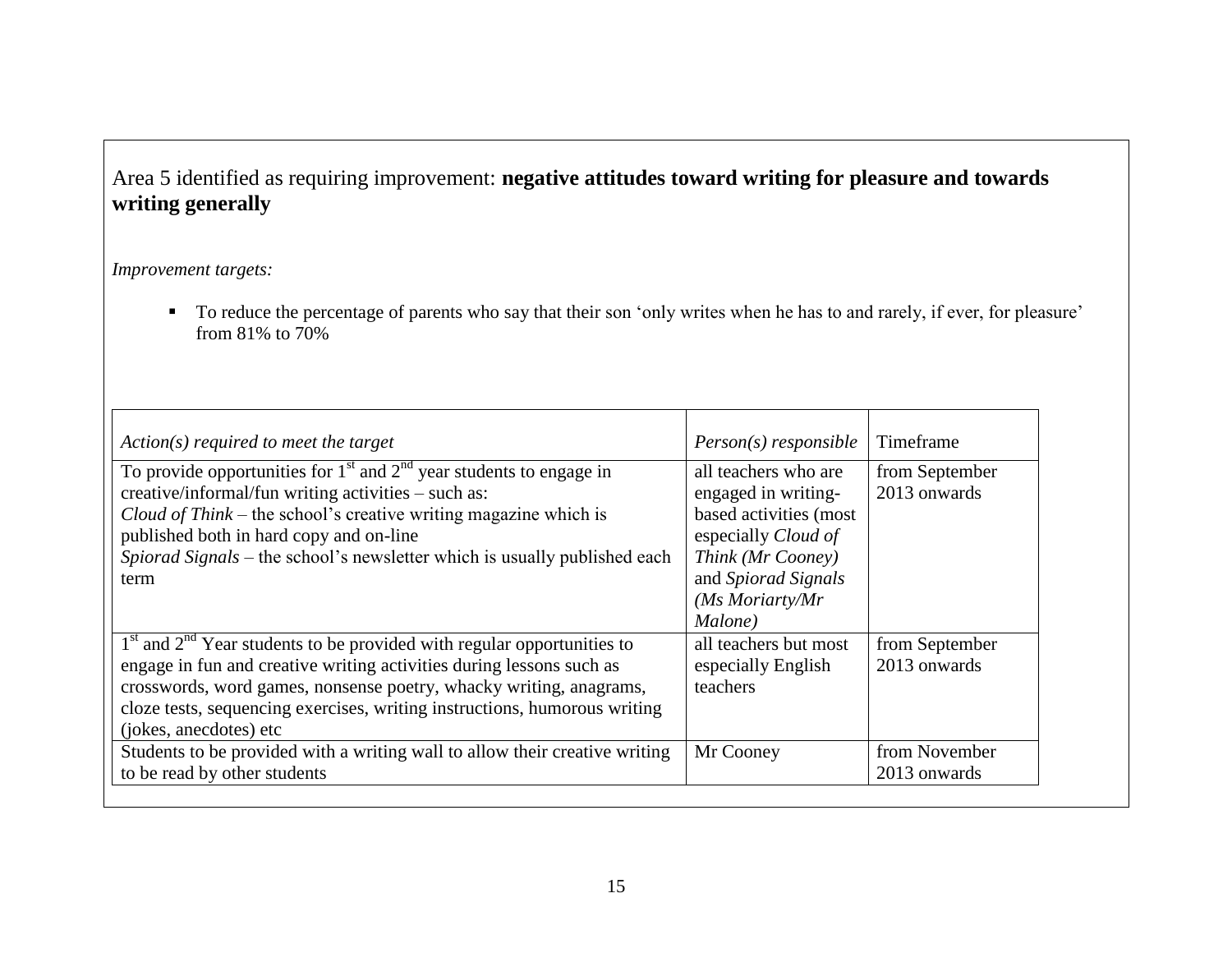- Each of the actions listed above will have been completed
- The percentage of parents who say that their son 'only writes when he has to and rarely, if ever, for pleasure' will have declined from 81% to 70%

- During last term of each school year
- Final review during last term in 2015-16 school year.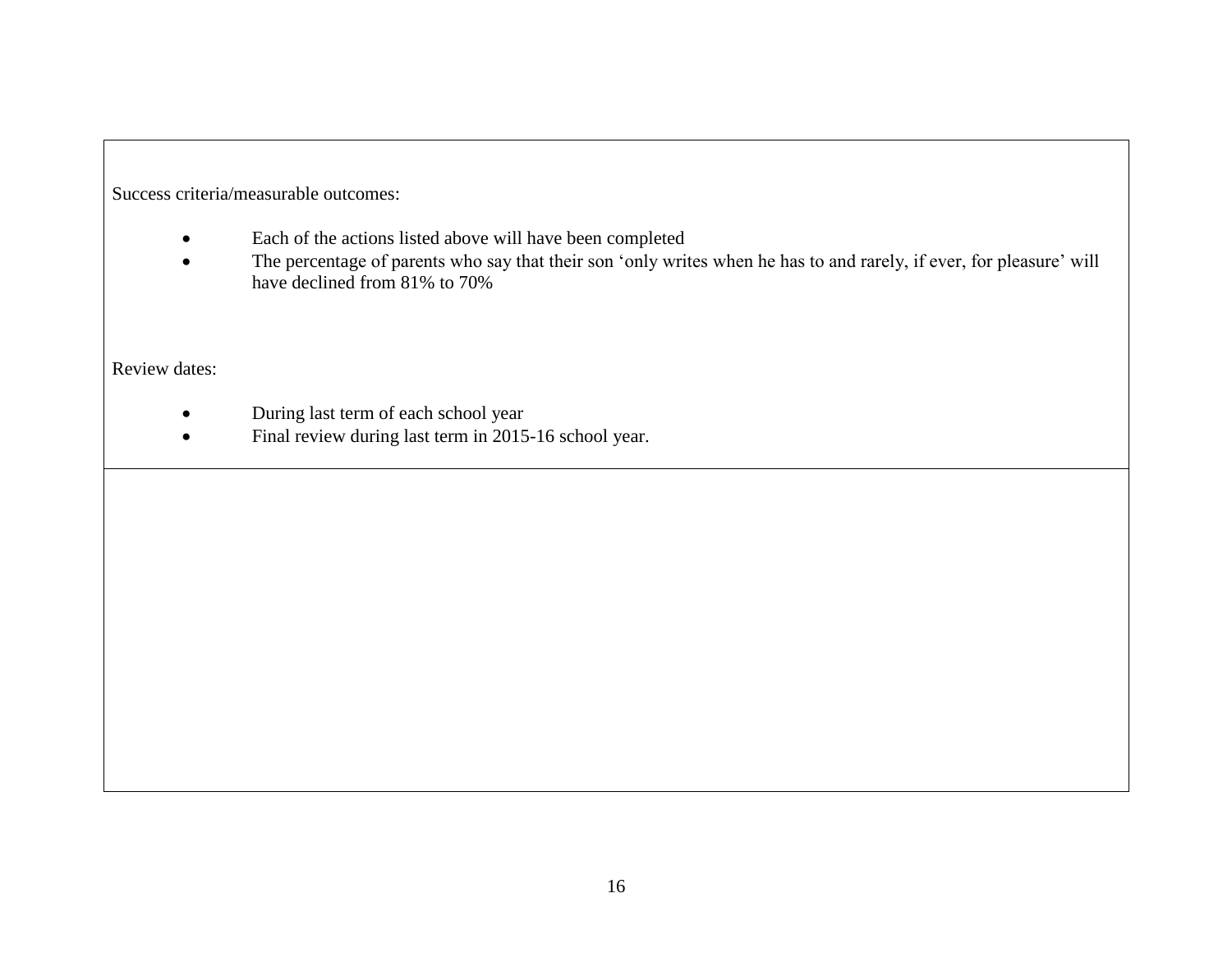# Area 6 identified as requiring improvement: **low percentage of students getting the highest grade (A) on Junior Cert. higher level English paper**

#### *Improvement targets:*

To increase the percentage of students who score an A grade in the higher level Junior Cert/Cycle English exam from 3% to 8% by 2017

| Action(s) required to meet the target                                                                                                                                                                                                                                                                                                                            | $Person(s)$ responsible                                      | Timeframe                      |
|------------------------------------------------------------------------------------------------------------------------------------------------------------------------------------------------------------------------------------------------------------------------------------------------------------------------------------------------------------------|--------------------------------------------------------------|--------------------------------|
| Differentiated teaching and learning for high-ability students of English in<br>$2nd$ and $3rd$ Year: More able students of English to be identified at the end<br>of 1 <sup>st</sup> Year (through examination of house exam results) and given more<br>challenging work in $2^{nd}$ Year and $3^{rd}$ Year than that given to the rest of<br>their classmates. | English teachers                                             | from January 2014<br>onwards   |
| Progress of the high ability students of English identified at the end of $1st$<br>Year to be monitored closely by the co-ordinator of English                                                                                                                                                                                                                   | The co-ordinator of<br>English (currently Mr)<br>$O'$ Kelly) | from September<br>2014 onwards |
| Junior Certificate examination results to be analysed each September to<br>check that we are on track to achieve the set improvement target of 8% by<br>2017                                                                                                                                                                                                     | The English<br>Department                                    | annually from 2014             |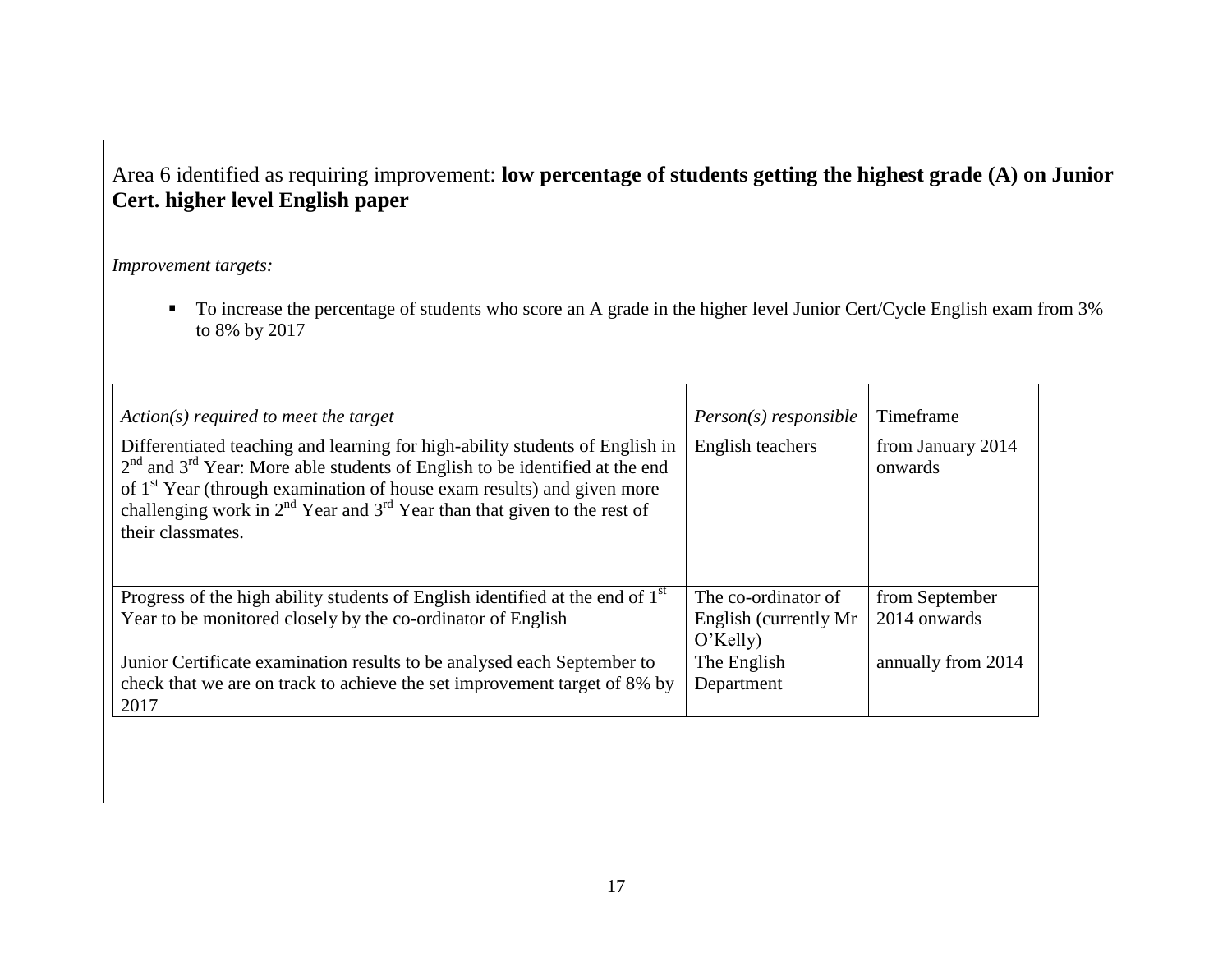- Each of the actions listed above will have been completed
- The percentage of students who score an A grade in the higher level Junior Cert/Cycle English exam will have increased from 3% to 8%

- Annually on issuing of Junior Cert/Cycle exam results
- Final review during last term in 2015-16 school year.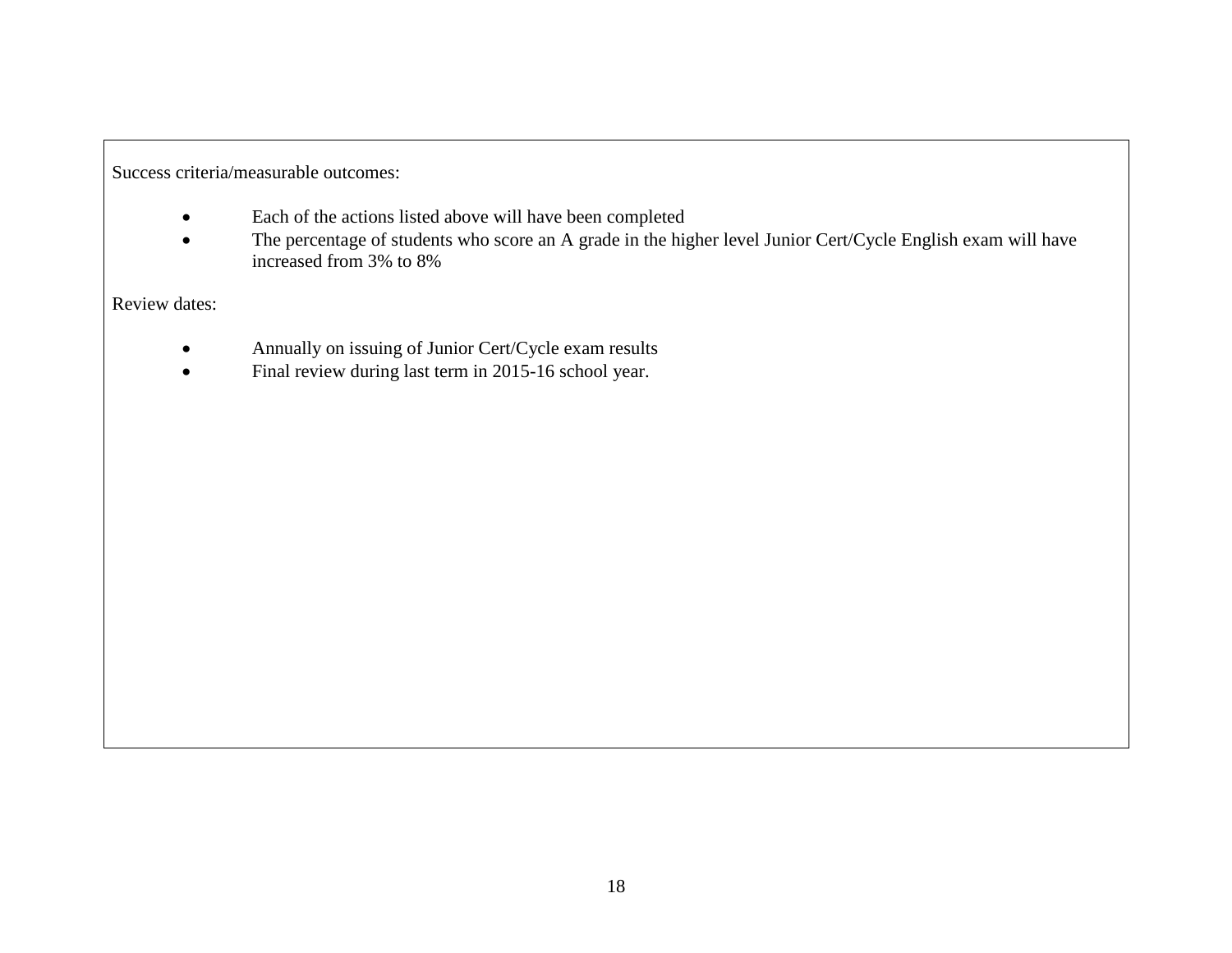## Area 7 identified as requiring improvement: **relatively low use of Assessment for Learning Techniques by Teachers**

*Improvement targets:*

To increase the use of a list of 20 given Assessment for Learning Techniques used regularly by teachers from 42.9% to over 50% by 2017

| Action(s) required to meet the target                                                                                                                       | $Person(s)$ responsible                                        | Timeframe                      |
|-------------------------------------------------------------------------------------------------------------------------------------------------------------|----------------------------------------------------------------|--------------------------------|
| All teachers to be provided with CPD in the form of<br>explanations/demonstrations of AfL techniques by colleagues and on<br>occasion by outside presenters | Various teachers led<br>by the Literacy and<br>Numeracy team   | from September<br>2014 onwards |
| Books, booklets, handouts etc to be made available in the staffroom on<br>AfL techniques                                                                    | Principal, all teachers<br>who have access to<br>such material | from September<br>2014 onwards |

Success criteria/measurable outcomes:

- Each of the actions listed above will have been completed
- The percentage of teachers making regular use of AfL techniques will have increased from 42.9% to 50%

- Annually during final term
- Final review during last term in 2015-16 school year.